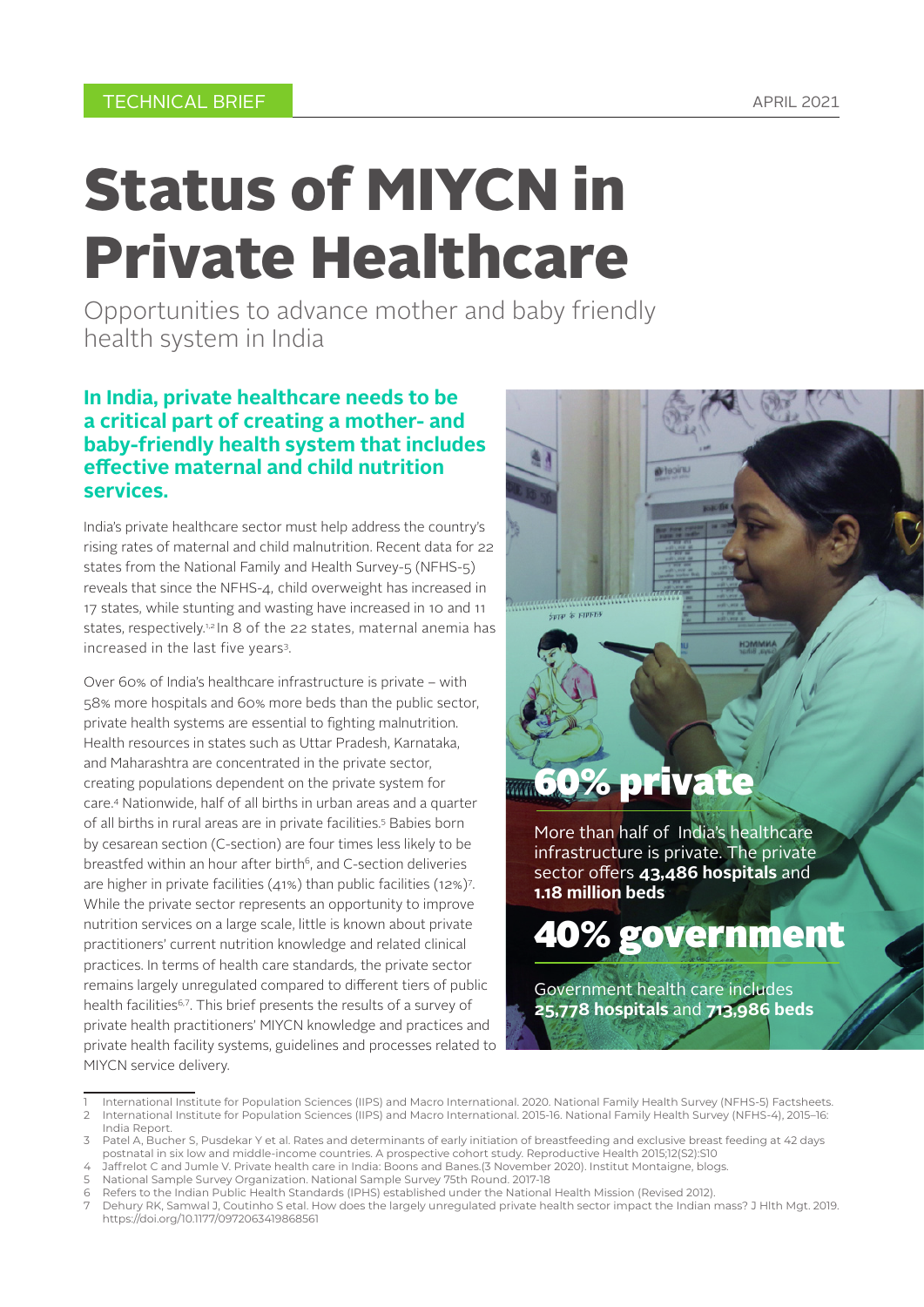## **Understanding MIYCN services in India's private healthcare sector**

To better understand the key bottlenecks and opportunities in adopting evidence-based MIYCN guidelines in private sector health facilities, Alive & Thrive, in partnership with the Indian Association of Preventive and Social Medicine (IAPSM) conducted a study in 2020 to assess maternal, infant and young child nutrition (MIYCN) knowledge and practices among private obstetricians and gynecologists (OBGYNs) and pediatricians.8

The study's objectives were to 1) assess knowledge of MIYCN guidelines; 2) understand current practices and willingness to adopt MIYCN guidelines; 3) understand systems and processes to strengthen MIYCN clinical practices; and 4) identify bottlenecks in adopting MIYCN guidelines.

The study consisted of a self-selected sample of 99 OBGYNs and 360 pediatricians, members of Indian Academy of Pediatrics(IAP) and Federation of Gynecological and Obstetric Societies of India(FOGSI) who took an online self-administered survey, and an onsite assessment carried out in 114 facilities by members of IAPSM. The facility assessment entailed facility observations and provider interviews (55 OBGYNs and 59 pediatricians) from single provider, polyclinic, nursing home, and multispecialty private healthcare establishments in three cities each across five states— Bihar, Gujarat, Karnataka, Maharashtra, and Uttar Pradesh. Sampling for the assessment was a purposive selection of three cities within each state and a random selection of facilities within each city.

The study team in each city included a senior faculty and member of IAPSM as the coordinator and two junior doctors as data collectors. The teams were supported by a national team that managed the study, ensured quality checks, and undertook data analysis and reporting

# **MIYCN policy and guidelines:**

#### **In the last decade several new systems wide MIYCN guidelines were introduced or modified by the Government of India:**

- National guidelines on Anemia Mukt Bharat (Anemia Free India), 2018
- Dietary norms for in-facility postnatal care, 2018
- f Operational guidelines on Home based Care for Young Children
- $\blacktriangleright$  National guidelines on screening and management of gestational diabetes, 2018
- National guidelines on lactation management centers in public health facilities, 2017
- f Operational Guidelines for National Breastfeeding Program Mother's Absolute Affection MAA), 2016
- f Operational Guidelines on Kangaroo Mother Care and Optimal feeding for preterm and low-birth weight infants
- National guidelines on calcium supplementation, 2014
- National guidelines on deworming in pregnancy and childhood, 2014
- Enhancing optimal infant and young child feeding practices, 2013

#### **Professional associations' MIYCN guidelines**

- f FOGSI and IAP 2019 guidelines on early initiation of breastfeeding (EIBF) after C-section
- IAP 2015 guidelines on infant and young child feeding
- f IAP 2014 guidelines on human milk banking
- Renewed focus has been given to strengthening the implementation of the Infant Milk Substitutes, Feeding Bottles and infant Foods or IMS Act, 1992 (amended 2003)



8 Sample size based on population 30000, confidence level size for pediatricians (n=360) was met but not for OBGYN (n=99) 0.95, estimated proportion 0.5, non-response 50%. Minimum sample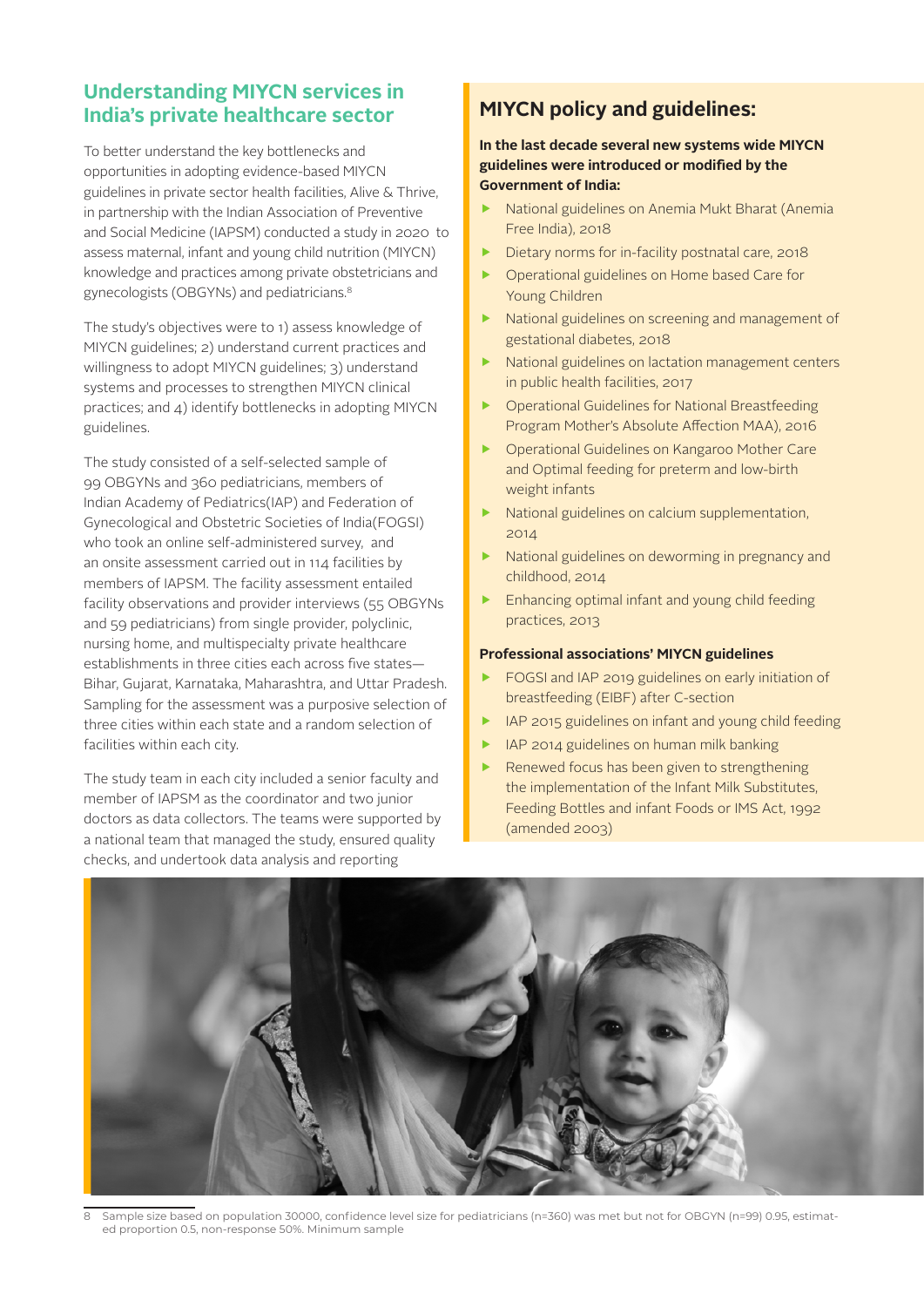

# **What did we learn from private sector OBGYNs?**



| <b>Working well / Potential opportunity</b>                                                                                                                                                                                                                                               | <b>Requires more attention/barriers to address</b>                                                                                                                                                                                                                                                                                                                                                                                                                                                                                                                           |
|-------------------------------------------------------------------------------------------------------------------------------------------------------------------------------------------------------------------------------------------------------------------------------------------|------------------------------------------------------------------------------------------------------------------------------------------------------------------------------------------------------------------------------------------------------------------------------------------------------------------------------------------------------------------------------------------------------------------------------------------------------------------------------------------------------------------------------------------------------------------------------|
| OBGYNs felt that MIYCN guidelines<br>were important for mothers' and<br>children's health, and that they<br>were responsible for providing<br>nutritional advice to their patients.<br>Most (88%) agreed that the national<br>MIYCN guidelines applied to private<br>healthcare settings. | Fewer OBGYNs from single provider settings felt<br>that the national MIYCN guidelines applied to private<br>healthcare settings than providers working in multi-<br>specialty hospitals and nursing homes (70% vs. 88%).<br>Logistical challenges were cited as challenges to<br>adopting MIYCN policies, including extra administrative<br>effort, recruitment and training of qualified staff, space<br>constraints, and high patient loads.<br>Direct interviews revealed gaps in knowledge as 40%<br>of all practitioners interviewed were unaware about the<br>IMS Act. |
| <b>Maternal nutrition</b>                                                                                                                                                                                                                                                                 |                                                                                                                                                                                                                                                                                                                                                                                                                                                                                                                                                                              |
| Counseling on recommended<br>consumption of IFA was reported<br>correctly by over 60% of the OBGYN<br>in the survey; There was some<br>knowledge among providers on other<br>maternal services.                                                                                           | OBGYNs' knowledge of gestational weight gain, diet<br>during pregnancy including (frequency of meals and<br>diversity,) and recommended consumption of IFA was<br>low. OBGYNs were not well informed on updated<br>global and Indian recommendations for maternal<br>nutrition services. Misinformation included:<br>IFA is advised 2 months from first visit and<br>then assessed clinically if required."                                                                                                                                                                  |
|                                                                                                                                                                                                                                                                                           | - OBGYN, Nursing home.                                                                                                                                                                                                                                                                                                                                                                                                                                                                                                                                                       |
| <b>Breastfeeding</b>                                                                                                                                                                                                                                                                      |                                                                                                                                                                                                                                                                                                                                                                                                                                                                                                                                                                              |
| 80% of OBGYNs were aware of the<br>importance of initiating breastfeeding<br>within an hour after birth.<br>90% of OBGYNs knew the<br>recommended duration of exclusive<br>breastfeeding and age to introduce<br>complementary foods.<br>A little over 60% mentioned about                | 75% of OBGYNs reported delaying breastfeeding after<br>C-section deliveries. Almost all (88%) of OBGYNs from<br>single provider facilities who provide delivery care in<br>other tertiary hospitals reported delaying initiation of<br>breastfeeding. doing so.<br>More than a third (38%) of OBGYNs in single provider<br>settings reported prescribing breastmilk substitutes<br>often.                                                                                                                                                                                    |
| prescribing breastmilk substitutes                                                                                                                                                                                                                                                        | Reasons cited suppost harriers which need to be                                                                                                                                                                                                                                                                                                                                                                                                                                                                                                                              |

ζ

prescribing breastmilk substitutes with written consent of other/ family members only when indicated".

Reasons cited suggest barriers which need to be overcome:

*Breastfeeding in C-section is usually delayed because in most of the cases, patients are exhausted and either the mother-in-law or older women in the family start pre-lacteal feeds"*

*- OBGYN, Multispecialty hospital.*

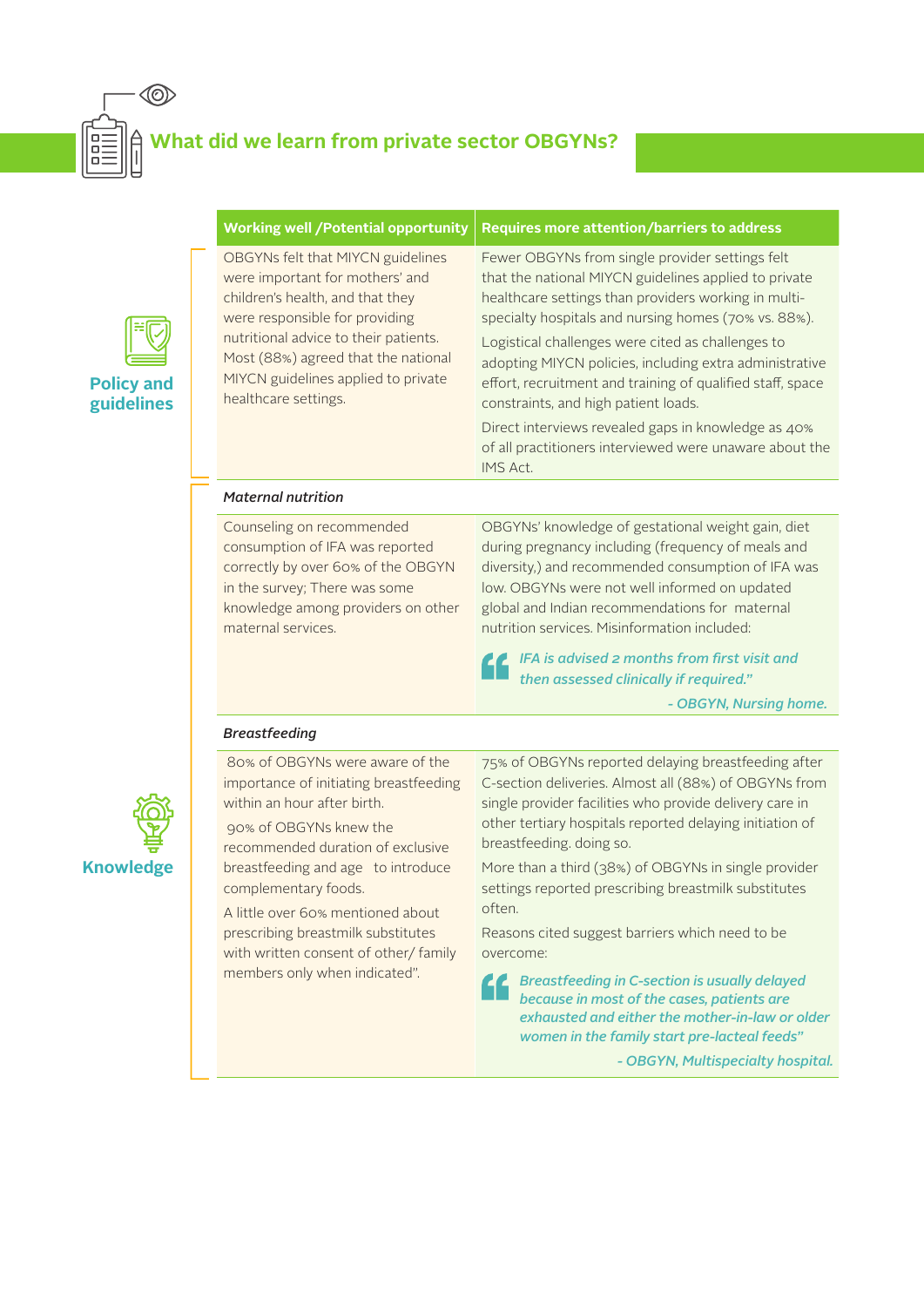|                                                                   | <b>Working well / Potential opportunity</b>                                                                                                                                                                                                                                                                       | Requires more attention/barriers to address                                                                                                                                                                                                                                                                                                                                                                                                                |
|-------------------------------------------------------------------|-------------------------------------------------------------------------------------------------------------------------------------------------------------------------------------------------------------------------------------------------------------------------------------------------------------------|------------------------------------------------------------------------------------------------------------------------------------------------------------------------------------------------------------------------------------------------------------------------------------------------------------------------------------------------------------------------------------------------------------------------------------------------------------|
| MIYCN<br>training                                                 | 90% of OBGYNs in single provider<br>facilities or nursing homes recognized<br>the importance of learning more about<br>MIYCN interventions and enhancing<br>their skills                                                                                                                                          | Only 50% of OBGYNs reported ever being trained<br>on MIYCN, of which half received training only during<br>medical graduate/post-graduate course work.                                                                                                                                                                                                                                                                                                     |
| <b>MIYCN</b><br>protocols                                         | All types of facilities reportedly have<br>protocols for antenatal care (ANC)<br>which can be expanded to integrate<br>maternal nutrition services.<br>Multispecialty hospitals and nursing<br>homes have protocols for EIBF and<br>nutrition counseling during child<br>immunization visits.                     | 70% of all facilities did not have maternal nutrition<br>protocols.<br>Half of the single service provider facilities lack<br>protocols on maternal nutrition, EIBF, and nutrition<br>services during child immunization visits.                                                                                                                                                                                                                           |
|                                                                   | 50% of OBGYNs and 38% of nurses<br>provided overall nutrition counseling<br>themselves.<br>Nearly 40% OBGYN in single provider<br>facilities, referred pregnant women<br>to an independent or hospital- based<br>dietician or counselor if deemed<br>necessary.                                                   | In facilities with access to dieticians, only 24% of<br>OBGYNs referred pregnant women to dieticians for<br>counseling.                                                                                                                                                                                                                                                                                                                                    |
| <b>Counselling</b><br><b>services</b><br>and service<br>providers | Almost all (94%) OBGYNs across<br>different types of facilities considered<br>husbands' participation in counseling<br>sessions important.<br>75% of practitioners in single provider<br>facilities and nursing homes reported<br>including husbands. It was slightly<br>lower in multispecialty hospitals (66%). | Few OBGYNs covered specific nutrition counseling<br>topics during ANC, including weight gain (30%),<br>micronutrient supplementation (30%), diet diversity<br>(24%), deworming (15%), and early initiation of<br>breastfeeding (25%).<br>One-on-one counseling is done during ANC,<br>but it is not according to any protocol.<br><b>Counseling mainly is provided if mothers</b><br>are having problem such as diabetes,<br>hypertension, or weight gain" |

# **What did we learn from private sector?**

#### **Policy and guidelines**

| Almost all pediatricians (98%) considered MIYCN<br>important for the health of mothers and children<br>and held themselves responsible for providing<br>nutritional advice. Most (90%) agreed that<br>the national MIYCN policies applied to private<br>healthcare settings in both online and onsite<br>counselors.<br>interviews (90%). | Commonly cited challenges by<br>pediatricians to adopting government<br>MIYCN policies were: Disinterested<br>administrations, undervalued nutrition<br>services, lack of space, and lack of |
|-------------------------------------------------------------------------------------------------------------------------------------------------------------------------------------------------------------------------------------------------------------------------------------------------------------------------------------------|----------------------------------------------------------------------------------------------------------------------------------------------------------------------------------------------|

*- OBGYN, Multispecialty hospital.*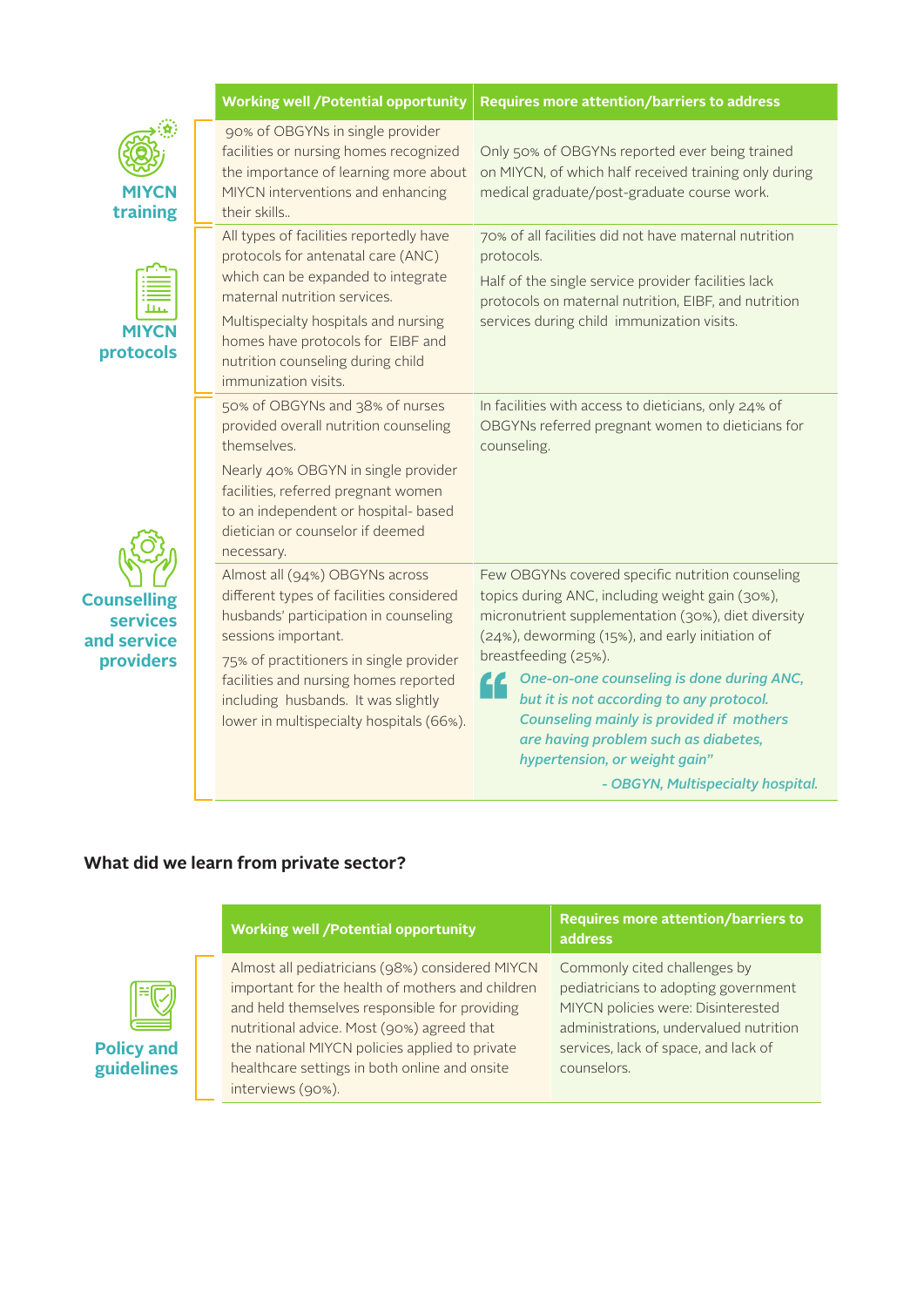|                                 | <b>Working well /Potential opportunity</b>                                                                                                                                                                                                                                                                                                                                                                                                                                         | <b>Requires more attention/barriers to</b><br>address                                                                                                                       |  |  |  |  |
|---------------------------------|------------------------------------------------------------------------------------------------------------------------------------------------------------------------------------------------------------------------------------------------------------------------------------------------------------------------------------------------------------------------------------------------------------------------------------------------------------------------------------|-----------------------------------------------------------------------------------------------------------------------------------------------------------------------------|--|--|--|--|
|                                 | <b>Breastfeeding</b>                                                                                                                                                                                                                                                                                                                                                                                                                                                               |                                                                                                                                                                             |  |  |  |  |
|                                 | 71% of pediatricians knew about initiating<br>breastfeeding within an hour of birth.                                                                                                                                                                                                                                                                                                                                                                                               | 80% of pediatricians reported delaying<br>breastfeeding after C-section deliveries.                                                                                         |  |  |  |  |
| lge                             | 11% pediatricians reported prescribing<br>breastmilk substitutes regularly. Those who do<br>not, only prescribe when indicated."<br>I I do not promote formula feeding for<br>newborns. But, in special circumstances<br>such as newborns in the NICU, if the<br>mother is having problems producing<br>milk, if the sick mother not in the same<br>facility as the baby, or in absence of<br>human milk banks, etc., I advise formula<br>feeding"<br>- Pediatrician, Nursing home | 54% pediatricians knew the importance<br>of rooming in and only 65% knew<br>skin-to -skin contact facilitated<br>breastfeeding.                                             |  |  |  |  |
|                                 | <b>Kangaroo Mother Care</b>                                                                                                                                                                                                                                                                                                                                                                                                                                                        |                                                                                                                                                                             |  |  |  |  |
|                                 | 84% of pediatricians practicing in multispecialty<br>hospitals were aware of kangaroo mother care<br>for low birthweight babies.                                                                                                                                                                                                                                                                                                                                                   | Knowledge of kangaroo mother<br>care was lower among pediatricians<br>practicing in single provider settings<br>and polyclinics (66%).                                      |  |  |  |  |
|                                 | <b>Complementary feeding</b>                                                                                                                                                                                                                                                                                                                                                                                                                                                       |                                                                                                                                                                             |  |  |  |  |
|                                 | 95% of pediatricians knew about the duration of<br>exclusive breastfeeding and recommended age<br>for introducing complementary feeding.                                                                                                                                                                                                                                                                                                                                           | Only 31% of pediatricians knew the<br>importance of including at least four<br>different food groups in complementary<br>feeds.                                             |  |  |  |  |
| $\overline{\mathsf{CN}}$<br>ing | 90% of pediatricians recognized the importance<br>of further enhancing their knowledge and skills in<br>MIYCN.<br>In our hospital the management<br>with the help of doctors organizes<br>training sessions for nurses regarding<br>breastfeeding but I feel that<br>complementary feeding is a topic which<br>takes a back seat"<br>- Pediatrician, multispecialty hospital.                                                                                                      | About half (48%) of pediatricians<br>reported ever being trained on<br>nutrition, of which half were only<br>trained during medical graduate/post-<br>graduate course work. |  |  |  |  |
| $\frac{11}{2}$<br>ols           | Over 75% of the multispecialty hospitals,<br>nursing homes and polyclinics reported having<br>protocols for immunization and providing<br>nutrition counseling during child immunization<br>visits. However, the proportion was not as high in<br>observation site visits.                                                                                                                                                                                                         | Single service provider facilities lacked<br>protocols on breastfeeding counselling<br>and nutrition services during<br>immunization session.                               |  |  |  |  |



**MIYC traini** 

**MIXC**<br>**MIXC** protoco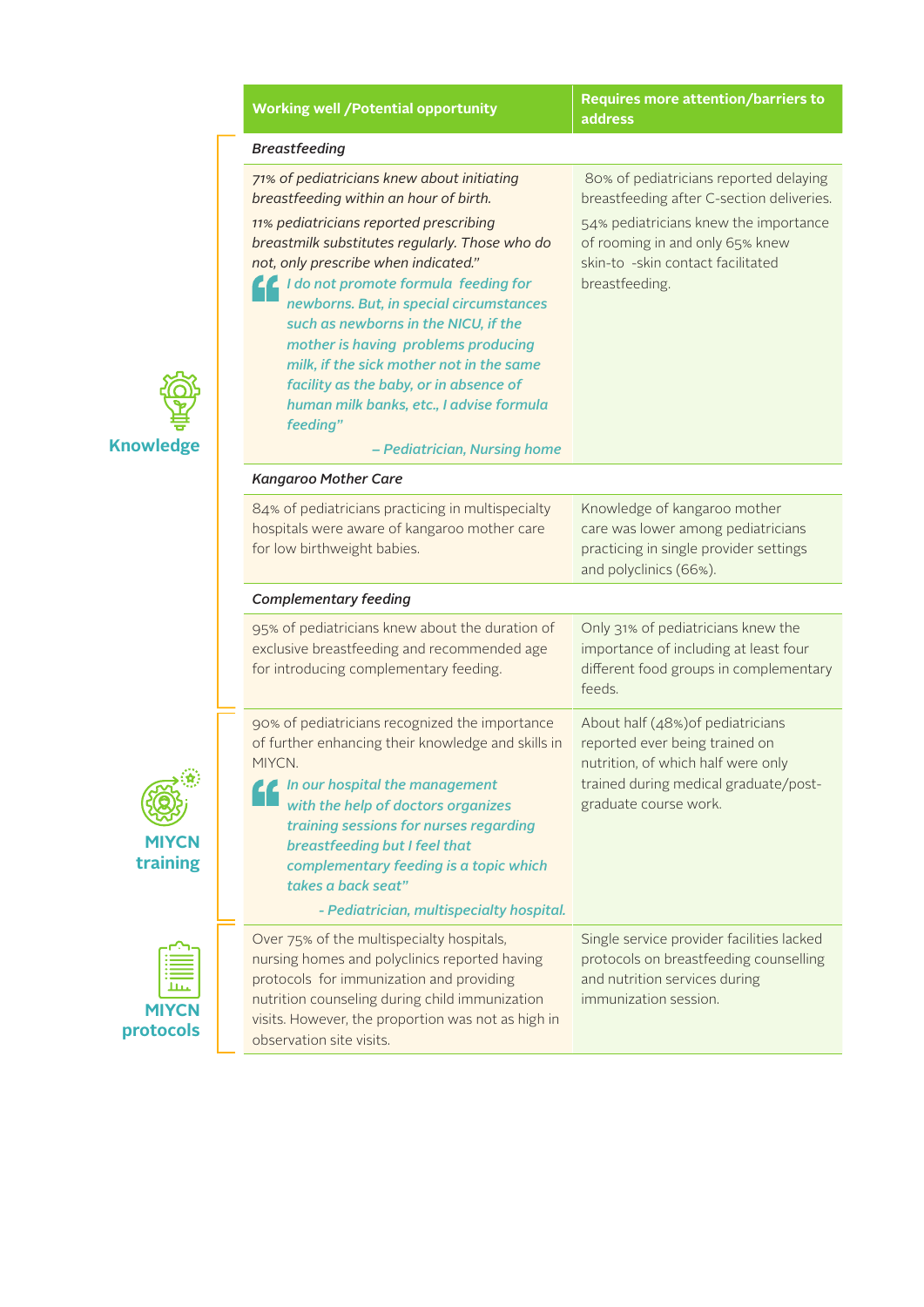#### **What did we learn from private sector?**

|                                              | <b>Working well /Potential opportunity</b>                                                                                                                                                                                                              | <b>Requires more attention/barriers to</b><br>address                                                                                                                                                                             |
|----------------------------------------------|---------------------------------------------------------------------------------------------------------------------------------------------------------------------------------------------------------------------------------------------------------|-----------------------------------------------------------------------------------------------------------------------------------------------------------------------------------------------------------------------------------|
|                                              | 86% to 92% pediatricians in multispecialty<br>hospitals (88%), nursing homes (86%)<br>and polyclinics (92%) reported providing<br>breastfeeding counseling themselves during<br>postnatal wards.                                                        | In multispecialty hospitals and nursing<br>homes, 20% of pediatricians reported<br>dieticians providing counseling services<br>despite being available. Only 10%<br>pediatricians reported using counselors.                      |
| <b>Counselling</b><br><b>services</b>        | 94% pediatricians reported counseling postnatal<br>women on recommended breastfeeding<br>practices. 85% pediatricians reported counseling<br>new mothers on diet diversity and frequency of<br>feeding.                                                 | 65% of pediatricians reported providing<br>nutrition counseling for sick infants<br>and children. Pediatricians in polyclinics<br>provided counseling to sick babies more<br>often than providers in other type of<br>facilities. |
| and service<br>providers                     | 95% of pediatricians felt that it was important to<br>counsel fathers on their baby's nutrition and care.<br>75% to 80% of the pediatricians in all types of<br>facilities, except multispecialty hospitals, included<br>fathers in their counseling.   |                                                                                                                                                                                                                                   |
|                                              | <i>Le I have observed a very positive change</i><br>that nowadays, fathers mostly accompany<br>the mother for pediatric visits. And this<br>opportunity can used to counsel them on<br>children's nutrition"<br>- Pediatrician, Multispecialty hospital |                                                                                                                                                                                                                                   |
| <b>Growth</b><br>monitoring<br>and promotion | Either IAP or World Health Organization (WHO)<br>endorsed growth charts were being used for<br>growth monitoring.                                                                                                                                       | Very few pediatricians reported using<br>any other online calculators/charts<br>$(6%)$ .                                                                                                                                          |

# **Engagement of lactation consultant or nutrition counselors in the private sector**

**facilities**

#### **Only 26%**

of OBGYNs from multispecialty hospitals reported having dedicated lactation or nutrition counselors, while 90 % of the obstetricians felt that they needed that support.

| Peo<br>١Ì<br>1a |
|-----------------|

**Facilities** 

#### **only 25%**

of pediatricians from multispecialty hospitals reported having dedicated Pediatric lactation or nutrition counselors, while Facilities 87% of pediatricians felt that they needed that support.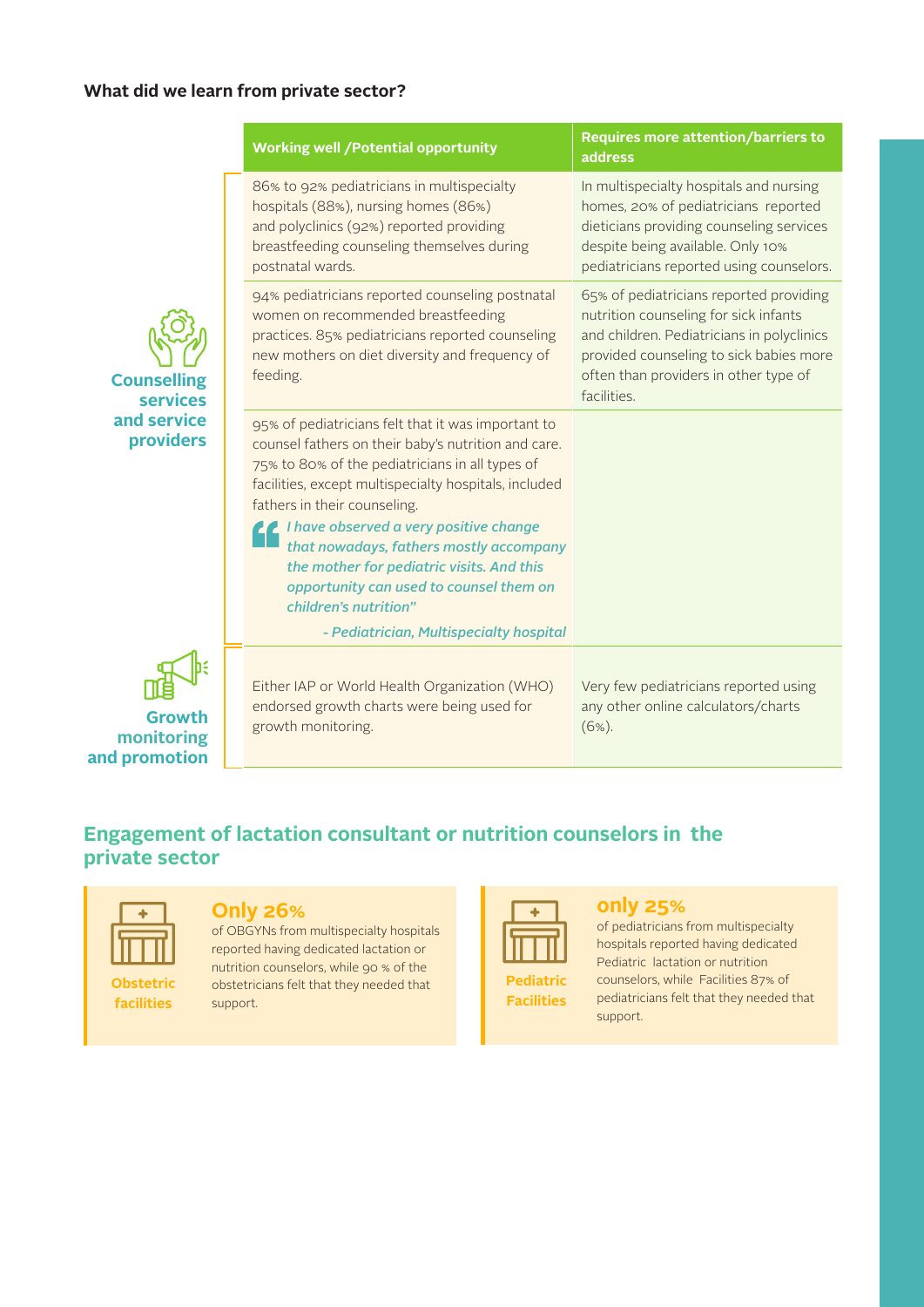#### **Recommended actions to create motherand baby- friendly health systems in India**

#### **Increase accessibility of and orient providers on key national MIYCN guidelines 01**

While several new and updated national, government, and professional association-endorsed MIYCN guidelines have been introduced in the last decade, most OBGYNs and pediatricians have not received MIYCN training since completing pre-service course work, training on the updated guidelines is essential. Guidelines should be accessible through websites of professional associations and disseminated in seminars, conferences, and similar opportunities.



#### **Include MIYCN in continuing medical education through professional associations 02**

MIYCN knowledge is critical to provide optimal nutrition services, yet knowledge varies among providers OBGYNS and pediatricians. Doctors noticed gaps in knowledge of nursing staff as well, revealing a need to study private sector nurses' skills in MIYCN.

Recommendations include engaging the professional association leadership of FOGSI, IAP , Trained Nurse Association of India (TNAI) in development of training modules to address identified knowledge gaps and organize training of their members and integrating the same in continuing education. FOGSI has an existing handbook on maternal nutrition while IAP has designed several trainings on growth monitoring and infant and young child nutrition.

Knowledge gaps to address include maternal nutrition topics such as gestational weight gain, consumption of IFA tablets, and maternal diet diversity. OBGYNs and many pediatricians also reported delaying initiation of breastfeeding after C-section , even though they knew the recommended breastfeeding practices after normal delivery. Pediatricians were less aware about recommended complementary feeding practices, such as diet diversity and frequency of feeding, and gaps remain in exclusive breastfeeding service provision.

#### **Adopt and adapt a competency-based curriculum for MIYCN**

**03**

**05**

The primary source of MIYCN training for doctors is pre-service education, and undergraduate medical and nursing training lack adequate, updated MIYCN curriculum that integrates current national and global recommendations in both theory and practical learning. Such a MIYCN focused curriculum was recently developed for undergraduate medical colleges based on recent recommendations by the National Medical Commission (Medical Council of India) and is available for any medical college to integrate.

#### **04 Develop and institutionalize protocols for MIYCN services most likely to be missed**

MIYCN protocols were developed by A&T and medical colleges in Bihar and Uttar Pradesh, based on existing national guidelines and endorsed by both state governments; these protocols can be adapted for tertiary care or multispecialty facilities with dietician and counselor roles. Protocols applicable to private healthcare facilities are also available, while protocols for single outpatient department( OPD,) polyclinics, and nursing homes may also be created from existing resources. Protocols must counseling and support. These protocols will have an effect on less-practiced service areas in private facilities, such as maternal nutrition services and counseling during routine ANC, EIBF after C-

#### **Shift tasks to engage paramedic staff in nutrition education and counseling**

Private health facilities should devise customized recommendations on task shifting to nurses, dieticians, lactation consultants, and other staff. As doctors' workload often prevents individualized counseling, task shifting ensures timely and quality nutrition counseling.